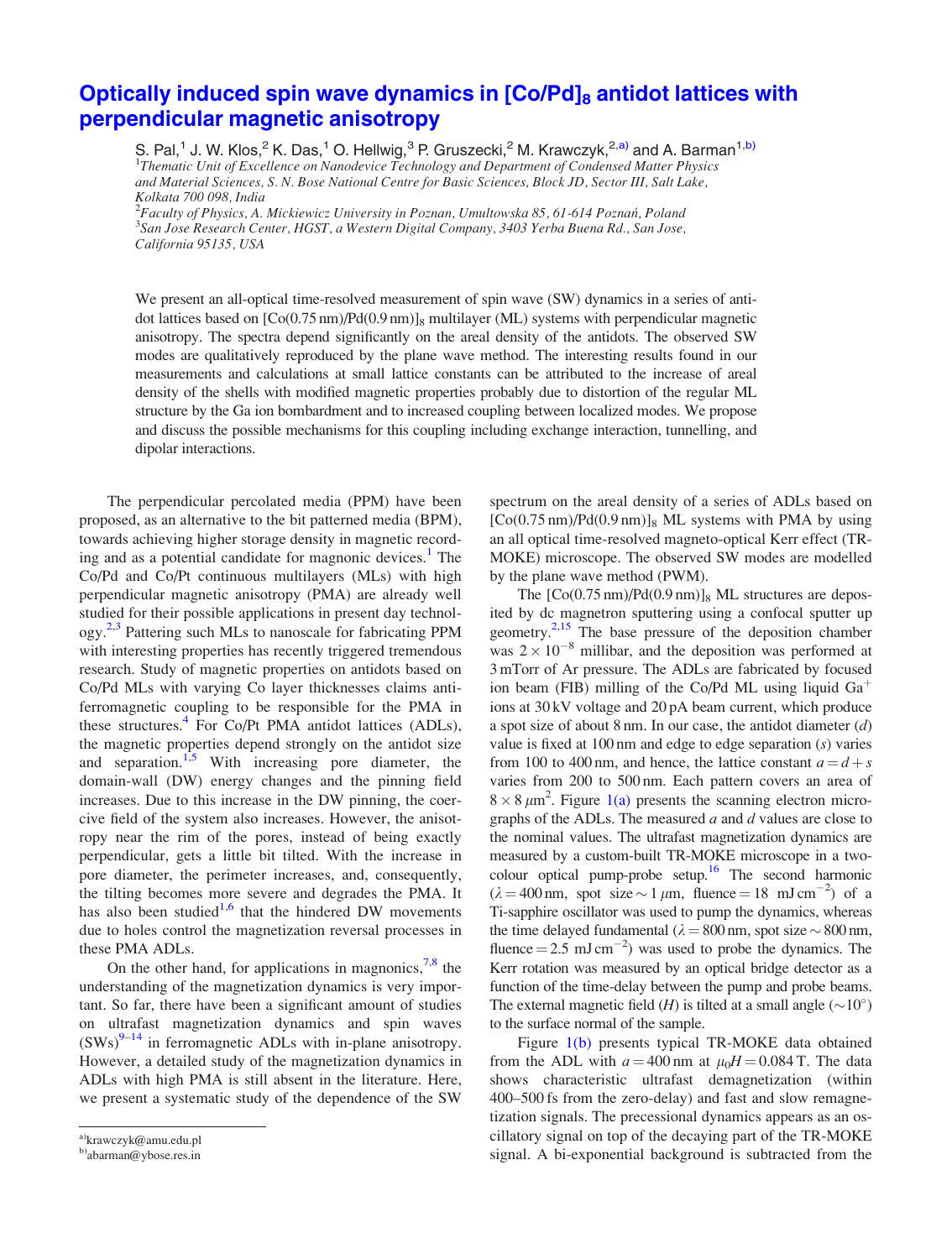<span id="page-1-0"></span>

FIG. 1. (a) Scanning electron micrographs of the antidot lattices (ADLs) with lattice constant  $a$  varying as 500, 400, 300, and 200 nm. (b) Typical TR-MOKE signal and corresponding spin wave spectrum for ADL with  $a = 400$  nm. (c) Areal density dependence of the TR-MOKE signal with the bi-exponential background subtracted and the spin wave spectra of the ADLs and a ML film at  $\mu_0H = 0.084$  T.

time-resolved data before performing the fast Fourier transform (FFT) to obtain the corresponding SW spectrum.

Figure  $1(c)$  shows that the SW spectrum depends significantly on the areal density of the ADL. For  $a = 500$  nm, an intense peak at frequency  $(f)$  of 7.4 GHz with small side lobes on both sides of the peak is found. The frequency of the intense peak is slightly greater than the frequency of the uniform mode of the continuous ML  $(f=6.64 \text{ GHz})$ . For  $a = 400$  nm, this peak remains almost in the same position  $(f = 7.42 \text{ GHz})$  as for  $a = 500 \text{ nm}$ . Interestingly, as a is reduced further, multiple SW modes start to appear. For  $a = 300$  nm, there is a broad band of modes centred at around  $f = 7.05$  GHz with a number of lower intensity modes in the higher frequency regime. A further drastic change is observed for the ADL with the smallest period, i.e.,  $a = 200$  nm. In this sample, there are two distinct bands, a broad band centred around  $f = 5.64$  GHz and a narrow band centred around  $f = 14.11$  GHz. The lower band experienced a significant red-shift as opposed to the other ADLs.

In Fig. 2(a), we plot the f vs. H result of the continuous ML. The data were fitted to the Kittel formula<sup>2</sup> to extract material parameters which will be used later in this article for theoretical calculations. As a uniform collective precession of the whole ML stack is observed for all field values, we assume the ML structure as an effective magnetic medium with parameters: saturation magnetization  $M_S = 0.78 \times 10^6$  A/m,



FIG. 2. (a) Dependence of frequency of spin wave mode on H for continuous Co/Pd ML. The TR-MOKE data (symbol), fit to the Kittel formula (solid line), and the PWM results (dashed line) using the same parameters are shown. (b) Dependence of frequencies of spin wave modes on H for ADLs with  $a = 200$  nm (dots) along with the results from PWM calculations (solid lines) and continuous ML (dashed line).

gyromagnetic ratio  $\gamma = 187 \text{ GHz/T}$ , and PMA field  $\mu_0H_{\text{ani}}$  $= 1.119$  T. These values are in accordance with parameters found in previous measurements.<sup>2</sup> The bias field dependence of f in ADLs with  $a = 200$  nm is presented in Fig. 2(b). Occurrence of multiple SWs at all  $H$  values is observed. The frequencies of the lower frequency modes decrease with decreasing H, whereas the highest frequency mode does not show any discernible dependence on H.

For interpretation of these intriguing experimental results, we have used PWM which is a suitable method for calculations of spectra of collective dynamics in periodic structures, also in thin films of ADL. $12,17-20$  $12,17-20$  We have used material parameters  $(M_S, H_{\text{ani}}, \text{ and } \gamma)$  obtained from Fig. 2(a), and, additionally, the effective exchange constant of the ML film,  $A = 1.3 \times 10^{-11}$  J/m, was assumed.<sup>21</sup> The PWM results with this set of parameters match very well with the experimental data of continuous ML shown in Fig. 2(a). The calculated spectra of two low frequency SWs extending along the lateral dimensions of the ADLs and uniform across the ADL thickness as a function of  $a$  is shown in Fig.  $3(a)$  with green dashed lines. We can see a monotonous increase of the frequencies of all SWs with decreasing a. From the calculated maps of amplitude, we identify the first mode (8.7 GHz for  $a = 200 \text{ nm}$ ) to be a fundamental mode (mode without any nodal plane) and next modes are higher harmonics with increasing number of nodal planes. In this case, the decrease of separation between nearest antidots results in an increase of the wavenumbers of the modes confined between antidots and is followed by the increase in their frequencies.

The monotonous change in SW's frequencies with changes in a does not agree with the TR-MOKE results (full dots in Fig.  $3(a)$ ). Thus, the observed effect can be related to the impact of the edges of antidots. If some SW excitations are localized at the edges of the antidots, then those modes will contribute in very small amount to the TR-MOKE signal for the samples with large a. The edge effects will increase with decreasing a. To understand this observation, we assume the formation of shell like structures at the edges. These shells are formed by bombardment of the Ga ions onto the ML film during FIB milling and the structural, and magnetic properties within those shells may get significantly modified to the extent that a regular structure of  $[Co(0.75 \text{ nm})/Pd(0.9 \text{ nm})]_8$  ML may get destroyed. Therefore, a decrease of the effective magnetization, exchange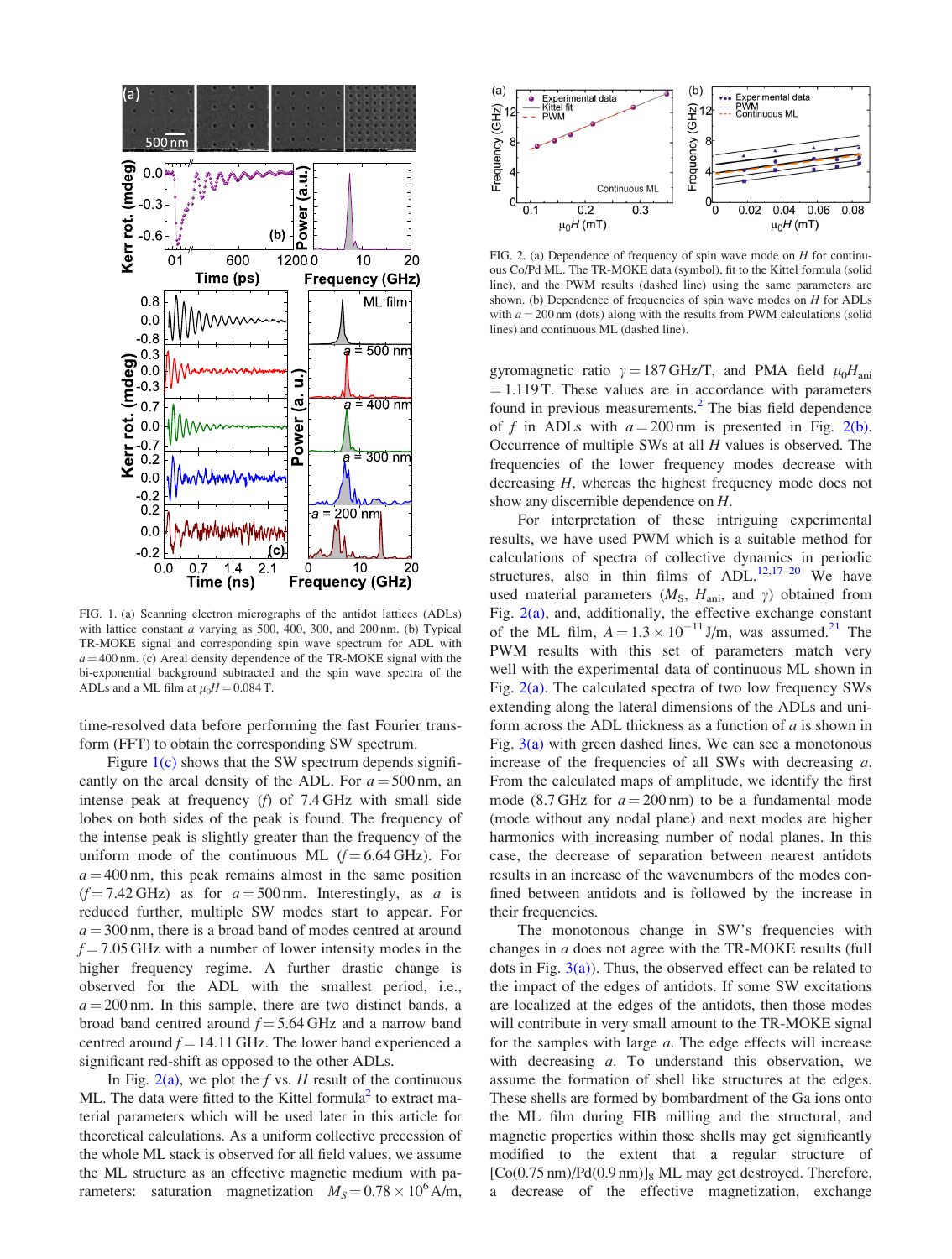<span id="page-2-0"></span>

FIG. 3. (a) Dependence of the frequency of SW excitations in ADL with shells (ADLS) on the lattice constant at  $\mu_0H = 0.084$  T. The full blue symbols repre-sent frequencies extracted from the TR-MOKE data (Fig. [2\(b\)](#page-1-0)). The frequency of the SW in continuous ML is marked by the red line, the two dashed green lines point at the SW in the ADL without shells. The dotted red line shows the frequency of SW in the film of the effective parameters. (b) The unit cell of the ADL with shell. (c) and (d) Amplitude of the dynamical component of the magnetization vector in ADLS. The profiles of five modes with the lowest frequencies for  $a = 200$  nm and 500 nm are shown. At the bottom, the amplitude of the SW excitation with the lowest frequency (the first mode) in ADLS across the center of the unit cell along  $x$  axis.

interactions, and especially the PMA field in the shell regions around antidots is expected. $22$  One may expect a gradual variation in magnetic properties from the outermost edge to radially inwards of the shell and also a possible reorientation of magnetization due to degradation of PMA. However, PWM does not offer such a possibility for modelling precise changes in the magnetic properties near the edges of the antidots. Instead, we propose a simplified model, which (as we will show later) reproduces the main features of the measured spectra. We consider that an ADL consists of two magnetic materials: one, with the properties of the continuous ML (used above) and the second the material of the shells (of the width  $\Delta R$ ) around the antidots. The unit cell of an antidot lattice with shell (ADLS) structure is shown in Fig.  $3(b)$ .

The pinning of SW dynamics at the antidot edges can additionally influence the SW spectra in ADLS; thus, to mimic the various pinning conditions in the theoretical model, we also extended the shell into the hole interior. Such approach is known from the study of SW dynamics in stripes.<sup>16,17</sup> The antidot size is decreased from  $R = 50$  nm by putting the circular shell centred at  $R = 50$  nm (extended from  $R - \Delta R$  /2 to  $R + \Delta R$  /2). As it is very difficult to measure the values of  $M<sub>S</sub>$  and A characteristic for the shell region of the ADLS, these parameters were used as fitting parameters to obtain an agreement with the TR-MOKE data. We have chosen here shells of width  $\Delta R = 17$  nm,  $M_S = 0.3 \times 10^6$  A/m,  $A = 0.2 \times 10^{-11}$  J/m, and  $\mu_0 H_{\text{ani}} = 0.03$  T.

The result of calculations for ADLS in dependence on lattice constant is shown in Fig.  $3(a)$  with solid black lines. We can distinguish two families of modes: one with decreasing frequency with increasing  $a$  (they follow the dependence found for ADL without the shells) and the second with increasing frequency with increasing  $a$ . Based on the analysis of the profiles of SWs shown in Figs.  $3(c)$  and  $3(d)$ , we can attribute these two groups of modes to the bulk modes of ADL and modes localized in the shells—we will refer to these SW excitations as shell modes. The first bulk mode (with a quasiuniform distribution of the SW amplitude between the antidots) is located at 10.21 GHz. With the increase in  $a$ , the frequency of the fundamental mode decreases, and, at some values of  $a$ , it crosses or anti-crosses with the family of shell modes. For  $a = 500$  nm, the first mode (at 6.77 GHz) is a fundamental mode, however, still with visible contribution from the shell mode—similar as the second mode. The other modes shown in Fig. 3(d) are bulk modes with nodal planes (e.g., mode at 7.96 GHz) or bulk modes mixed with shell modes (e.g., modes at 7.94 and 8.62 GHz). At  $a = 400$  nm, the first mode is at 6.47 GHz, while at  $a = 200 \text{ nm}$ , its frequency drops to 4.79 GHz, i.e., both below SW frequency of the continuous ML. The interesting question is why the frequency of shell modes decreases with decreasing a, even below the frequency of the continuous ML (6.63 GHz, marked with the horizontal red bar in Fig.  $3(a)$ )? As there is no change in the material parameters with  $a$ , we believe that one of the reasons for this behaviour is the impact of collective dynamics of shell modes.

The decrease of the SW frequency with decreasing lattice constant was already reported $^{12}$  $^{12}$  $^{12}$  for the SW mode in the ADL based on Py thin film with in-plane magnetization. This mode was found to be the edge mode. The decrease of the frequency and the increase of its group velocity were attributed to the local decrease of the internal magnetic field and tunnelling mediated coupling between modes in neighbouring areas of localization. We can also attribute the dependence found in our measurement and calculations to the increase of interactions between the shell modes. However, in our case, the static demagnetizing field does not play a significant role. Thus, we can conclude that at a small lattice constant,  $(a < 300 \text{ nm})$  in the ADLS, the dynamic coupling between the SW shell modes is efficient to decrease the coupled mode frequency below the frequency of the continuous ML.

In Fig.  $3(a)$ , we have also plotted (red dotted line) the ferromagnetic resonance frequency of the effective ML film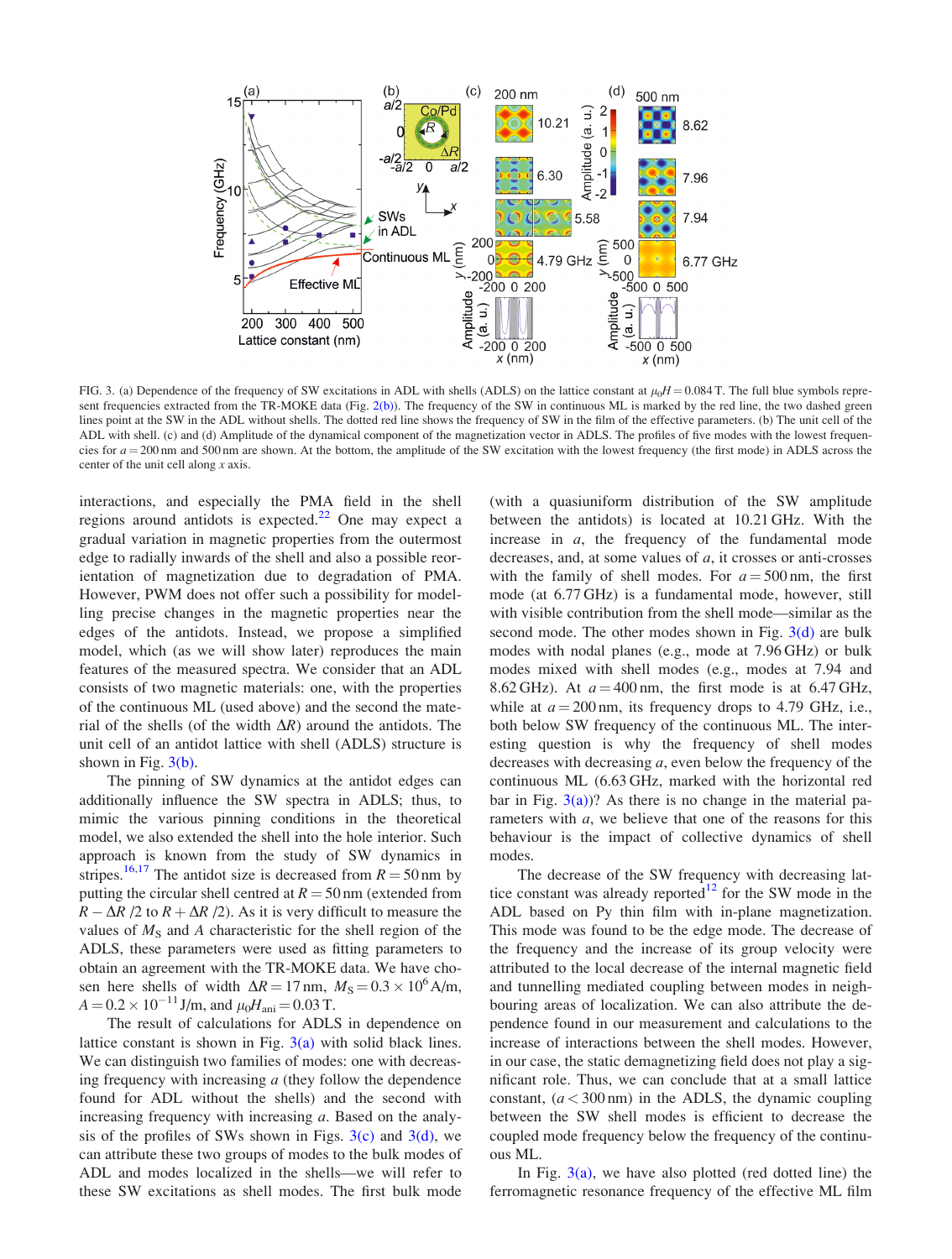<span id="page-3-0"></span>with the  $M<sub>S</sub>$  and  $H<sub>ani</sub>$  being weighted average of the ML and the material of the shell in dependence on  $a$ . This dependence describes the decrease of the uniform mode frequency with decrease in  $a$  but does not explain the localization of the SW amplitude and broad band of modes found in the TR-MOKE measurements (Fig. [1\(c\)\)](#page-1-0).

The coupling between the shell modes may be due to the dynamic dipolar coupling. In fact, the decrease of frequency of SW modes with decreasing lattice constant was observed for the fundamental mode in a chain of ferromagnetic dots (or in an array of ferromagnetic stripes) when the magnetic field was perpendicular to the axis of the chain (or along the stripe). $23-25$  However, in our study, the distance between peaks of the shell modes even for  $a = 200$  nm (which is  $\sim$ 100 nm) significantly exceeds the ML thickness, thus the dipole coupling is expected to be weak. Moreover, a similar decrease of higher order shell mode frequencies (i.e., modes with the phase changes around the shells—in Fig.  $3(c)$ , these are two modes at 5.58 GHz and one at 6.30 GHz) with decreasing  $a$  is also found in calculations. These properties indicate that the dipolar coupling may not play an important role here.

At the bottom of Fig.  $3(c)$  and  $3(d)$ , we plotted the amplitudes of the first mode along the x-axis crossing the centre of antidots [i.e., along the line marked on the profile of the first mode in Fig.  $3(c)$ ] for ADLS with lattice constant  $a = 200$  and 500 nm. For  $a = 200$  nm, we can see that the amplitude is dominated by SWs localized in the shells, while for 500 nm, a broad fundamental mode (bulk mode) is observed in between antidots still with some contributions from the shell modes. Note that the SW amplitude between the neighbouring shells (in the bulk of ADLS) is different from zero. Therefore, we can expect to have a coupling, due to the overlap of SWs amplitudes localized in neighbouring shells for all considered lattice constants. The presence of magnetic material between shells can additionally provide capability for dynamical exchange coupling between SW excitations. But the elucidation of the role of various possible couplings between the shell modes in ADLS with PMA needs further experimental and theoretical investigations.

The bias field dependence of the SW modes for  $a = 200$  nm was also reproduced reasonably well by the calculations as shown in Fig.  $2(b)$ , and confirmed the proposed model. The deviations at lower field values  $(<0.04$  T) can be attributed to the reorientation of magnetization at the edges of the antidots due to a degraded PMA which results in mode softening and non-linear dependences of frequencies on the bias field which is impossible to incorporate in the PWM calculations rigorously.

In summary, we have investigated the collective SW dynamics in ADLs in thin  $[Co(0.75 \text{ nm})/Pd(0.9 \text{ nm})]_8$  ML with PMA. With TR-MOKE microscopy, we have measured the SW excitations in a series of ADLs with different lattice constants and with fixed antidot radius. We have found a decrease of the frequency of SW with increasing density of antidots, down to values well below the FMR frequency of the continuous ML. Based on the PWM calculations, we have found that these excitations are connected with the SW modes localized in the shells around the antidots. The shells were created during fabrication of the antidots by Ga ion bombardment, and are characterized by modified magnetic properties as compared to the bulk areas of magnetic material in ADL. Moreover, we have shown that this decrease of SW frequencies is driven by a dynamical coupling between the localized modes within the shells. Even though the exact nature of the coupling is debatable, we propose that tunnelling and exchange interactions play important roles. We have demonstrated that in ADL based upon magnetic MLs with PMA, localized and collective SW excitations are possible. This different collective behaviour is important for exploiting the magnonic field of research and to explore the properties of perpendicular percolated media for various technological applications.

We acknowledge the financial assistance from Department of Science and Technology Government of India under Grant No. SR/NM/NS-09/2011, S. N. Bose National Centre for Basic Sciences for Project No. SNB/AB/ 12-13/96, and NCN of Poland project DEC-2012/07/E/ST3/ 00538. S.P. acknowledges University Grants Commission for a senior research fellowship. The calculations presented in this paper were performed at the Poznan Supercomputing and Networking Center.

- <sup>1</sup>D. Tripathy and A. O. Adeyeye, [New J. Phys.](http://dx.doi.org/10.1088/1367-2630/13/2/023035) **13**, 023035 (2011).
- <sup>2</sup>S. Pal, B. Rana, O. Hellwig, T. Thomson, and A. Barman, [Appl. Phys.](http://dx.doi.org/10.1063/1.3559222) [Lett.](http://dx.doi.org/10.1063/1.3559222) 98, 082501 (2011).
- <sup>3</sup>S. Pal, B. Rana, S. Saha, R. Mandal, O. Hellwig, J. Romero-Vivas, S. Mamica, J. W. Klos, M. Mruczkiewicz, M. L. Sokolovskyy, M. Krawczyk, and A. Barman, [J. Appl. Phys.](http://dx.doi.org/10.1063/1.3672857) <sup>111</sup>, 07C507 (2012). <sup>4</sup>
- <sup>4</sup>S. N. Piramanayagam, M. Ranjbar, H. K. Tan, W. C. Allen Poh, R. Sbiaa, and T. C. Chong, [J. Appl. Phys.](http://dx.doi.org/10.1063/1.3678305) 111, 07B916 (2012).
- <sup>5</sup>M. T. Rahman, N. N. Shams, C. H. Lai, J. Fidler, and D. Suess, *[Phys. Rev.](http://dx.doi.org/10.1103/PhysRevB.81.014418)*
- [B](http://dx.doi.org/10.1103/PhysRevB.81.014418) 81, 014418 (2010).<br>
<sup>6</sup>V. Neu, C. Schulze, M. Faustini, J. Lee, D. Makarov, D. Suess, S.-K. Kim, D. Grosso, L. Schultz, and M. Albrecht, [Nanotechnology](http://dx.doi.org/10.1088/0957-4484/24/14/145702) 24, 145702 (2013).
- <sup>7</sup>B. Lenk, H. Ulrichs, F. Garbs, and M. Münzenberg, *[Phys. Rep.](http://dx.doi.org/10.1016/j.physrep.2011.06.003)* 507, 107 (2011).
- 8 V. V. Kruglyak, S. O. Demokritov, and D. Grundler, [J. Phys. D: Appl.](http://dx.doi.org/10.1088/0022-3727/43/26/264001) [Phys.](http://dx.doi.org/10.1088/0022-3727/43/26/264001) 43, 264001 (2010).
- M. Kostylev, G. Gubbiotti, G. Carlotti, G. Socino, S. Tacchi, C. Wang, N. Singh, A. O. Adeyeye, and R. L. Stamps, [J. Appl. Phys.](http://dx.doi.org/10.1063/1.2831792) 103, 07C507
- (2008). <sup>10</sup>H. Ulrichs, B. Lenk, and M. Münzenberg, [Appl. Phys. Lett.](http://dx.doi.org/10.1063/1.3483136) **97**, 092506
- 
- (2010).  $11$ S. Neusser, B. Botters, and D. Grundler, *[Phys. Rev. B](http://dx.doi.org/10.1103/PhysRevB.78.054406)* **78**, 054406 (2008).  $12$ S. Neusser, G. Duerr, S. Tacchi, M. Madami, M. L. Sokolovskyy, G. Gubbiotti, M. Krawczyk, and D. Grundler, [Phys. Rev. B](http://dx.doi.org/10.1103/PhysRevB.84.094454) 84, 094454
- (2011).  $13R$ . Zivieri, S. Tacchi, F. Montoncello, L. Giovannini, F. Nizzoli, M. Madami, G. Gubbiotti, G. Carlotti, S. Neusser, G. Duerr, and D. Grundler,
- [Phys. Rev. B](http://dx.doi.org/10.1103/PhysRevB.85.012403) 85, 012403 (2012). <sup>14</sup>R. Mandal, P. Laha, K. Das, S. Saha, S. Barman, A. K. Raychaudhuri, and
- A. Barman, [Appl. Phys. Lett.](http://dx.doi.org/10.1063/1.4860959) 103, 262410 (2013). <sup>15</sup>O. Hellwig, T. Hauet, T. Thomson, E. Dobisz, J. D. Risner-Jamtgaard, D. Yaney, B. D. Terris, and E. E. Fullerton, [Appl. Phys. Lett.](http://dx.doi.org/10.1063/1.3271679) 95, 232505
- 
- (2009).  $^{16}$ B. Rana and A. Barman, [SPIN](http://dx.doi.org/10.1142/S2010324713300016) 3, 1330001 (2013).  $^{17}$ D. Kumar, J. W. Kłos, M. Krawczyk, and A. Barman, [J. Appl. Phys.](http://dx.doi.org/10.1063/1.4862911) 115,
- 043917 (2014). 18S. Tacchi, G. Duerr, J. W. Klos, M. Madami, S. Neusser, G. Gubbiotti, G. Carlotti, M. Krawczyk, and D. Grundler, [Phys. Rev. Lett.](http://dx.doi.org/10.1103/PhysRevLett.109.137202) 109, 137202
- (2012).  $19M$ . Krawczyk, S. Mamica, M. Mruczkiewicz, J. W. Klos, S. Tacchi, M. Madami, G. Gubbiotti, G. Duerr, and D. Grundler, [J. Phys. D: Appl. Phys.](http://dx.doi.org/10.1088/0022-3727/46/49/495003) 46, 495003 (2013).